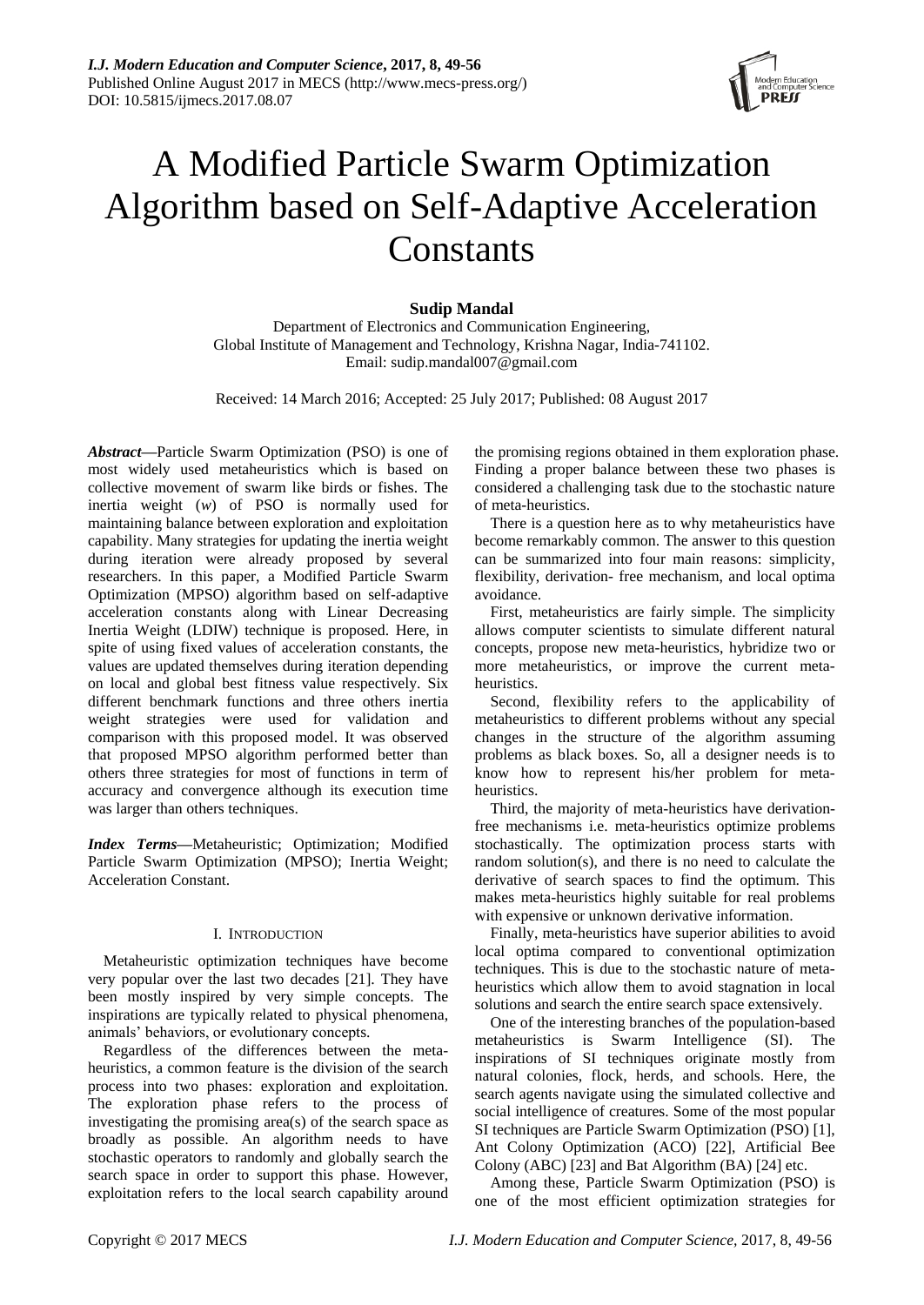continuous nonlinear optimization problems. J. Kennedy *et al.* [1] first proposed PSO that is inspired by the collective social behaviors of swarm like movements of flocks of birds or schools of fish in search of foods. The main advantages of PSO are that PSO is very simple and efficient in nature (no need of gradient of the problem etc.); there are few parameters (no need of different complex genetic operators etc.) needed to be adjusted. In addition to the huge number of theoretical works, PSO has been applied in various fields of study DC-Side Voltage Control [25], Task Scheduling [26], Workflow Scheduling [27] and Transportation Network design [28] problems etc.

In case of PSO, a particle (i.e. bird or fish) denotes a potential solution for the optimization problem. A set of particles is known as a swarm, where particles are initially distributed or positioned in random manner in *d*dimensional search space of the problem. Swarm is flown through the search space and the position of each particle is updated based on the experiences (fitness value at that point) of all neighbors particle including itself [2]. Every particle is considered as intelligent and knows its own current fitness value, its own best value so far (locally best solution), the best fitness value of the whole swarm (globally best solution), and its own velocity [3].

For, *d*-dimensional optimization problem, the position of *i*-th particle of a swarm (consist of *N* particles) at *t*-th iteration is given as  $X_{i,d}^t = (x_{i1}, x_{i2}, \dots, x_{id})$  and the velocity is represented by  $V_{i,d}^t = (v_{i1}, v_{i2}, \dots, v_{id})$ . Locally best solution by *i*-th particle at current iteration is given as  $P_{best,i,d}^t = (P_{i1}, P_{i2}, \dots, P_{id})$  and global best solution is denoted by  $G_{best,d}^t = (G_1, G_2, ..., G_d)$ . As iteration proceeds, the velocity and position of the particles are updated according to following rules [1].

$$
V_{i,d}^{t+1} = V_{i,d}^t + C_1 * rand(1,d) \odot (P_{best,i,d}^t - X_{i,d}^t) + C_2 * rand(1,d) \odot (G_{best,d}^t - X_{i,d}^t)
$$
 (1)

$$
X_{i,d}^{t+1} = V_{i,d}^{t+1} + X_{i,d}^t
$$
 (2)

Where  $C_1$  and  $C_2$  are called as acceleration constants, also named as cognitive learning rate and social learning rate respectively.  $rand(1, d)$  is generate a *d*-dimensional array of random values within  $[0,1]$ .  $\odot$  denotes element wise multiplication.

However, one of the main reasons behind the success of a metaheuristic is a delicate balance between exploration and exploitation capability of the algorithm. Several authors [4-18] proposed different methods to achieve better accuracy and convergence. However, in this paper, we have proposed a Modified Particle Swarm Optimization (MPSO) Algorithm based on self-adaptive acceleration constants. The rest of this paper is organized as follows. Section II describes different existing PSO strategies. The proposed Modified PSO is described Section III which is followed by results and analysis section. Next, conclusion and references are provided.

#### II. RELATED WORKS

To get a better control between the global and local search characteristics of PSO, Shi and Eberhart [4] proposed a modified PSO where the velocity of each particle is updated based on inertia weight ( $\omega$ ). So, the velocity update rule is modified according to following equation.

$$
V_{i,d}^{t+1} = V_{i,d}^t * \omega^t + C_1 * rand(1,d) \odot (P_{best,i,d}^t - X_{i,d}^t) + C_2 * rand(1,d) \odot (G_{best,d}^t - X_{i,d}^t)
$$
 (3)

Recently, researchers give lots of attentions to the inertia weight parameter for improving the performance of original PSO. Lots of strategies were already proposed for updating inertia weight during the course of iteration.

In 1998, Shi and Eberhart [4] proposed Constant Inertia Weight (CIW) technique where they claimed that large constant value of Inertia Weight is suitable for exploration while a small constant value of Inertia Weight is suitable a exploitation. So, CIW can be described using following equation.

$$
\omega^t = \text{Constant} \tag{4}
$$

Further, in case of Random Inertia Weight (RIW) [5], the value of inertia weight is selected in random manner and it is very efficient to find out the optima in a dynamic system. For RIW, the value of inertia weight is assigned using following equation

$$
\omega^t = 0.5 + rand/2 \tag{5}
$$

Where  $rand$  is a function that generates random number within [0, 1]. Therefore, value of inertia weight is uniformly distributed over [0.5, 1] and this technique partially solve the problem of selection for constant of CIW.

Linear Decreasing Inertia Weight (LDIW) [6-8] is very popular and efficient technique in improving the finetuning characteristics of the PSO where the value of inertia weight is linearly depend on the iteration number. In case of LDIW, the value of  $\omega$  is linearly decreased from an initial large value  $(\omega_{max})$  to a final small value  $(\omega_{min})$  according to the following equation:

$$
\omega^t = \omega_{max} - \left\{ \frac{\omega_{max} - \omega_{min}}{t_{max}} \right\} \times t \tag{6}
$$

Where  $t$  is iteration index and  $t_{max}$  denotes maximum number of iteration. LDIW has better efficiency over the others technique due to smooth transition from initial global search to local search during iteration process [20].

There are lots of others strategies for variation of inertia weight like Adaptive Inertia Weight [9], Sigmoid Increasing Inertia Weight [10], Chaotic Inertia Weight [11], Oscillating Inertia Weight [12], Global-Local Best Inertia Weight [13], Simulated Annealing Inertia Weight [14], Exponent Decreasing Inertia [15], Natural Exponent Inertia Weight Strategy [16], Logarithm Decreasing Inertia Weight [17], Nonlinear Decreasing Variant of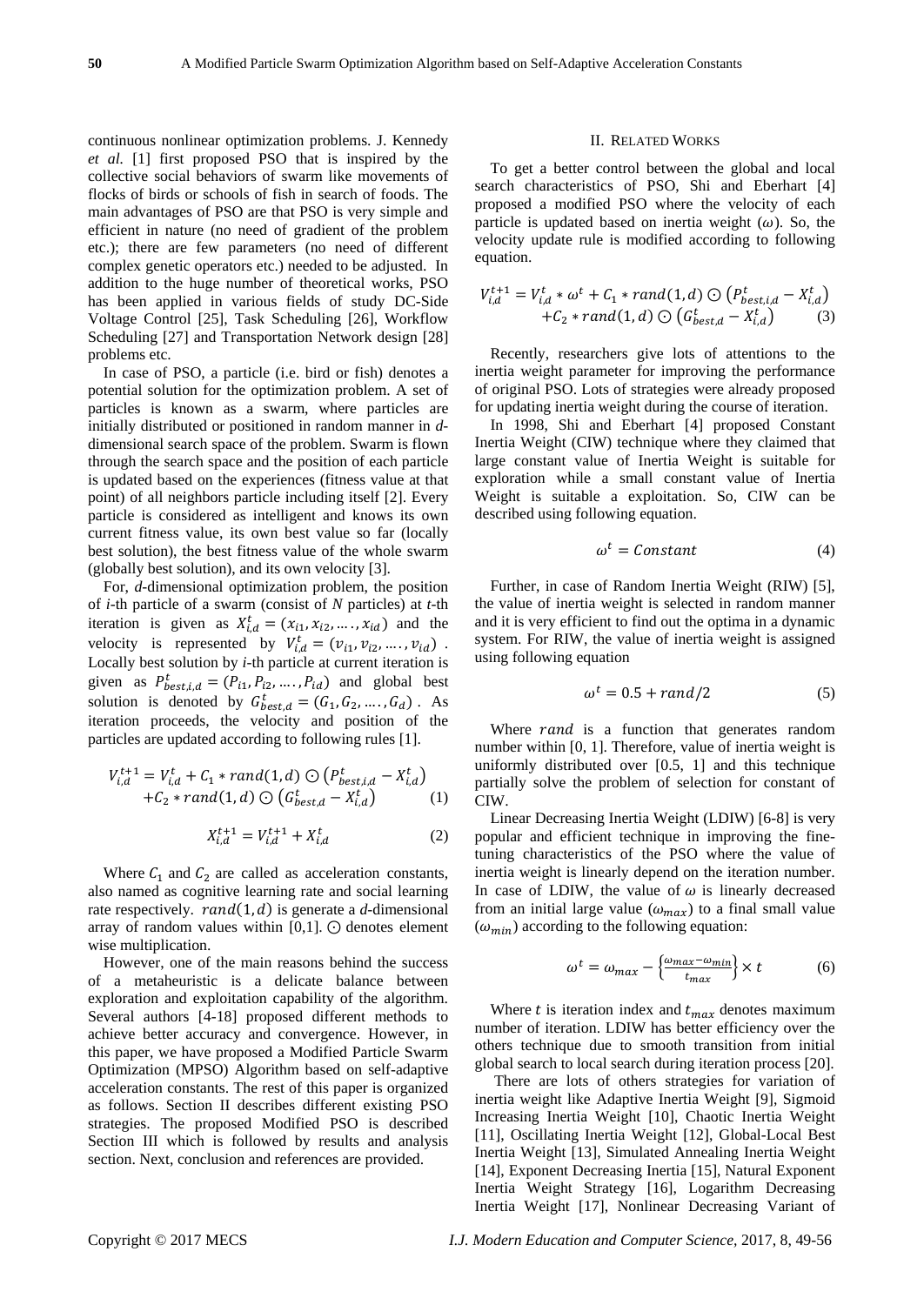Inertia Weight [18] and Bat-PSO hybridization [19] etc. However, in this context, our proposed technique is compared with only other 3 strategies which CIWPSO, RIWPSO and LDIWPSO for validation purpose

### III. METHODOLODY

Fine parametric tuning of evolutionary algorithms is very important aspect to improve accuracy and efficiency. Earlier approaches [6-8] were mainly focused on the variation of inertia weight to increase the efficiency of PSO. However, they normally used fixed acceleration constants  $C_1$  and  $C_2$  (  $C_1 = C_2 = 2$  for most cases) during the course of iteration.

In this work, instead of using fixed acceleration constants, a weight based acceleration variables  $C_{1wp}^t$  and  $C_{2wG}^{t}$  is proposed that depends on the current best particle solution and global best particle solution respectively. These variables are updated adapted themselves depending on difference between best and worst fitness value. The velocity update rule for modified PSO can be written as according to following equations

$$
V_{i,d}^{t+1} = V_{i,d}^t * \omega^t + C_{1wP}^t * rand(1,d) \odot (P_{best,i,d}^t - X_{i,d}^t) + C_{1wG}^t * rand(1,d) \odot (G_{best,d}^t - X_{i,d}^t)
$$
 (7)

Where  $C_{1WP}^t$  and  $C_{2WG}^t$  are defined as following way

$$
C_{1WP}^t = \frac{f(P_{best,i,d}^t) - f_{Worst}^t}{fitness_{best}^t - fitness_{Worst}^t}
$$
(8)

$$
C_{2WG}^t = \frac{f(G_{best,d}^t) - f_{Worst}^t}{f_{Best}^t - f_{Worst}^t} \tag{9}
$$

Where  $f(P_{best,i,d}^t)$ ,  $f(G_{best,d}^t)$  are fitness values corresponding to the local best for *i*-th particle and global best solution respectively.  $f_{\text{Best}}^t$  and  $f_{\text{Worst}}^t$  are the best and worst fitness for all particles in current iteration. For a function minimization problem,  $f_{\text{Best}}^t$  and  $f_{\text{Worst}}^t$  are defined as follows

$$
f_{Best}^t = Minimum fitness \ for \ X_{1,d}^t, X_{2,d}^t, \dots, X_{N,d}^t
$$
\n
$$
(10)
$$

$$
f_{Worst}^t = Maximum fitness for X_{1,d}^t, X_{2,d}^t, \dots \dots \dots, X_{N,d}^t
$$
\n(11)

The particles are moving to the optimal point based on above self adaptive mechanism. However, if all particles move to an optimal point during iteration, minimum and maximum fitness value will be same. In that case,  $C_{1wP}^t$ and  $C_{2wG}^{t}$  will be undefined. To avoid such case during iteration, we introduce a condition that when  $f_{\text{Best}}^t$  and  $f_{Worst}^t$  are different,  $C_{1wP}^t$  and  $C_{2wG}^t$  are updated according to equation 8 and 9 else  $C_{1wp}^t = C_{2wG}^t = 2$  will be considered.

Moreover,  $\omega^t$  is also updated according to LDIW technique i.e. equation 6. The pseudo code of Modified

Particle Swarm Optimization (MPSO) algorithm is given as

## Start MPSO Algorithm

Define N, d,  $t_{max}$ ,  $X_{max}$ ,  $X_{min}$ ,  $\omega_{max}$ ,  $\omega_{min}$  and objective function;

for  $i=1$  to N (number of particles) Initialize  $X_i$ , and  $V_i$ ,

$$
P_{best,i,d} = X_{i,d};
$$

end;

Evaluate fitness value  $f(X_{i,d})$  for all N particle position  $(i=1, 2, \ldots, N);$ 

 $G_{\text{best.d}} = \text{Min}(f);$ 

Assign value of  $\omega^t$  according to LDIW [Equation 6]; While (  $t \leq t_{max}$ )

for i=1 to *N*  
\n
$$
f_{Best}^t = \text{Min}(f)
$$
;  
\n $f_{worst}^t = \text{Max}(f)$ ;  
\nEvaluate  $f(P_{best,i,d}^t), f(G_{best,d}^t)$ ;  
\nif  $(f_{Best}^t \neq f_{worst}^t)$   
\nCalculate  $C_{1WP}^t$  and  $C_{2WG}^t$  using equation 8  
\nand 9 respectively;  
\nelse  
\n $C_{1WP}^t = C_{2WG}^t = 2$ ;  
\nend if;  
\nUpdate the velocity  $V_{i,d}$  using equation 7;  
\nUpdate the position  $X_{i,d}$  using equation 2;  
\nEvaluate fitness value for  $f(X_{i,d})$ ;  
\nif  $f(X_{i,d}) < f(P_{best,i,d}^t)$   
\n $P_{best,i,d}^t = X_{i,d}$ ;  
\nend if;  
\nif  $f(P_{best,i,d}^t) < f(G_{best,d}^t)$   
\n $G_{best,d}^t = P_{best,i,d}^t$   
\nend for;  
\n $X^* = G_{best,d}^t$ ;  
\nend while;  
\nReturn  $X^*$ ;  
\n $X^*$ 

#### IV. EXPERRIMANTAL RESULTS

To validate the proposed MPSO algorithm, we have chosen 6 different benchmark functions which are Ackley, De Jong, Easom, Easom, Griewank, Rastrigin and Rosenbrock function respectively. All of these functions are multimodal except De Jong function (also known as square function) which is unimodal in nature. The details of these functions, respective search ranges of variables and corresponding global minima points are shown in table 2. We have considered 10 dimensional optimization problem (*d*=10) for all functions.

# *A. Parameters Setting*

End MPSO Algorithm

Ret

In this work, CIWPSO, RIWPSO, LDIWPSO and proposed MPSO were applied for above mentioned function minimization problems. Performance of MPSO is also compared with others for validation purpose. For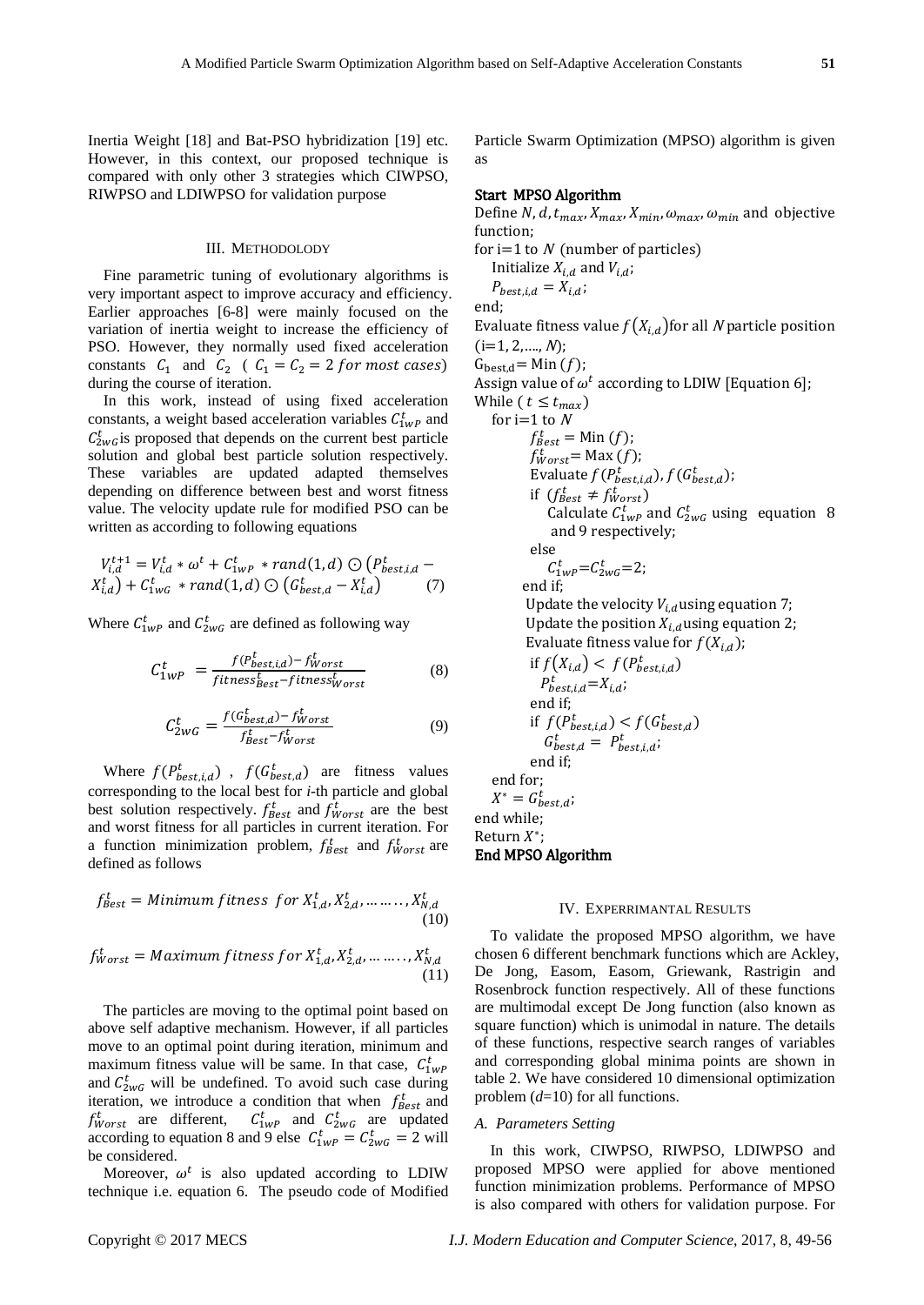this, a swarm of 50 particles and 1000 maximum iteration was taken. Following table shows values of respective different inertia weight parameters and acceleration constants for different techniques. All the techniques were implanted using Matlab 7.6 with 2 GB RAM, Dual Core processor and Windows7 operating System.

## *B. Analysis of Results*

In this research work, all techniques are executed for all benchmark functions and result analysis is done based on five different criteria i.e. best fitness, average fitness, worst fitness, average execution time and convergence speed.

As the performance of PSO is also depending on initialization of particles, therefore, each program for each function is simulated for 50 times with different initialization. The best and worst fitness is the minimum and maximum fitness value respectively among those 50 optimal outputs corresponding to 50 times run. Average fitness and execution time is the mean of all cases of output fitness and execution time respectively.

Table 3 shows a comparative study among different strategies for all six benchmark problems on the basis of best fitness, average fitness, worst fitness and average execution time where best values are shown in bold letter and worst values are denoted by inverted letter.

Next, we have observed the convergence of each algorithm for each of the functions. Followings figures depicts how the fitness value decreases with respect to iteration number for all strategies and functions.

From Table 3, it can be observed that proposed MPSO gives best fitness for all function except De Jong and Easom functions. Though the best fitness for De Jong is quite satisfactory, but MPSO underperformed for Easom function. MPSO has been stuck to a local minima point  $(t_0=0)$  for Easom function. LDIWPSO performs better with respect to average fitness and worst fitness while CIWPSO is the fastest technique on the basis of average execution time. However, execution time of MPSO is slightly higher than others due to incorporation of self adaptive technique in the algorithm. Now, if we observe the convergence graph for different algorithm, we observed that MPSO converge faster than other methods for all functions except Easom. RIWPSO is the worst technique on the basis all performance parameters except average execution time.

Table 4 summarizes the output of this study where best and worst techniques for different parameters are mentioned. Best technique is selected on the basis of maximum voting for each parameter against all functions. However, best fitness and convergences are most important parameters for an optimization technique. It can be observed that MPSO is better technique on the basis of best fitness and convergence. So, MPSO is preferable than others technique such as LDIWPSO, CIWPSO and RIWPSO.

| <b>Function name</b> | <b>Function</b>                                                                                                                                              | Range of search          | Global minima point               |
|----------------------|--------------------------------------------------------------------------------------------------------------------------------------------------------------|--------------------------|-----------------------------------|
| <b>Ackley</b>        | $-20 \exp \left[\frac{1}{5} \left( \frac{1}{d} \sum_{i=1}^{u} x_i^2 \right) - \exp \left[\frac{1}{d} \sum_{i=1}^{u} \cos(2\pi x_i) \right] + 20 + e \right]$ | $-30 \le x_i \le 30$     | $f_* = 0$ at $(0,0,0)$            |
| De Jong              | $x_i^2$                                                                                                                                                      | $-5.12 \le x_i \le 5.12$ | $f_* = 0$ at $(0,0,0)$            |
| <b>Easom</b>         | $(-1)^{d+1} \prod \cos(x_i) \exp[-\sum (x_i - \pi)^2]$                                                                                                       | $-30 \le x_i \le 30$     | $f_* = -1$ at $(\pi, \pi, , \pi)$ |
| <b>Griewank</b>      | $\frac{1}{400}\sum x_i^2 - \cos\left(\frac{x_i}{\sqrt{i}}\right) + 1$                                                                                        | $-600 \le x_i \le 600$   | $f_* = 0$ at $(0,0,0)$            |
| <b>Rastrigin</b>     | $100d + \sum [x_i^2 - 10 \cos(2\pi x_i)]$                                                                                                                    | $-5.12 \le x_i \le 5.12$ | $f_* = 0$ at $(0,0,0)$            |
| <b>Rosenbrock</b>    | $d-1$<br>$\sum [(x_i-1)^2+100(x_{i+1}-x_i^2)^2]$                                                                                                             | $-5 \leq x_i \leq 5$     | $f_* = 0$ at $(1,1,\ldots,1)$     |

Table 1. Different Benchmark functions

Table 2. Optimization Parameters for different inertia

| Techniques     | Inertia Weight                                                                                                                                           | <b>Acceleration Constant</b>   |
|----------------|----------------------------------------------------------------------------------------------------------------------------------------------------------|--------------------------------|
| <b>CIWPSO</b>  | $\omega^t=0.5$                                                                                                                                           | $c_1 = c_2 = 2$                |
| <b>RIWPSO</b>  | $\omega^t = 0.5 + rand/2$                                                                                                                                | $c_1 = c_2 = 2$                |
| <b>LDIWPSO</b> | $\omega^t = \omega_{max} - \left\{ \frac{\omega_{max} - \omega_{min}}{t_{max}} \right\} \times t$ where $\omega_{max} = 0.9$ and $\omega_{min} =$<br>0.4 | $c_1 = c_2 = 2$                |
| <b>MPSO</b>    | $\omega^t = \omega_{max} - \left\{ \frac{\omega_{max} - \omega_{min}}{t_{max}} \right\} \times t$ where $\omega_{max} = 0.9$ and $\omega_{min} =$<br>0.4 | Self-Adaptive<br>[Eq. 8 and 9] |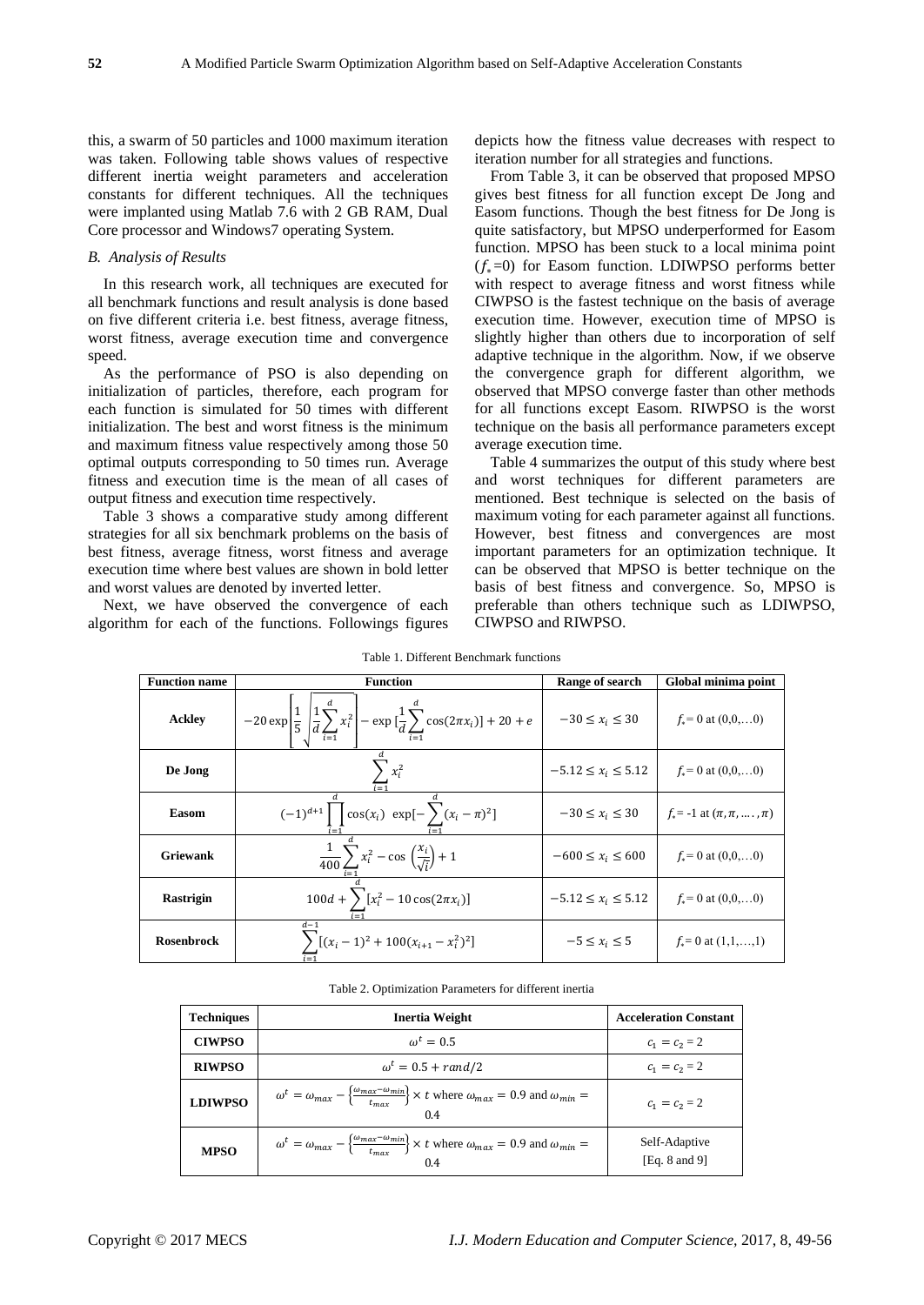| <b>Algorithm</b> | <b>Function name</b>         | <b>Ackley</b> | De Jong      | <b>Easom</b> | <b>Griewank</b> | <b>Rastrigin</b> | <b>Rosenbrock</b> |
|------------------|------------------------------|---------------|--------------|--------------|-----------------|------------------|-------------------|
| <b>CIWPSO</b>    | <b>Best fitness</b>          | 4.44E-15      | 1.34E-58     | $-1$         | 0.352708        | 0.994981         | 4.03E-05          |
| <b>RIWPSO</b>    |                              | 0.100554      | 0.421686     | $-0.99951$   | 0.053163        | 11.29862         | 5.271942          |
| <b>LDIWPSO</b>   |                              | 1.64E-13      | 1.09E-28     | $-1$         | 0.018774        | 1.000377         | 8.87E-05          |
| <b>MPSO</b>      |                              | 7.99E-15      | 1.32E-29     | $-4E-13$     | 0.014455        | 2.13E-07         | 2.42E-05          |
| <b>CIWPSO</b>    | Average fitness              | 0.079133      | 1.26E-27     | $-1$         | 2.25284         | 4.803865         | 6.403575          |
| <b>RIWPSO</b>    |                              | 3.631267      | $2.63E - 05$ | $-0.35416$   | 0.762569        | 32.43858         | 109.912           |
| <b>LDIWPSO</b>   |                              | 0.000132      | 4.67E-13     | $-1$         | 0.089828        | 4.826136         | 5.589858          |
| <b>MPSO</b>      |                              | 0.028382      | 7.84E-17     | $-8E-15$     | 0.137153        | 8.121388         | 6.935556          |
| <b>CIWPSO</b>    | Worst fitness                | 1.646224      | 4.3E-26      | $-0.99996$   | 11.59614        | 19.89914         | 96.85403          |
| <b>RIWPSO</b>    |                              | 13.11975      | 6.714779     | $-2E-21$     | 4.920912        | 80.68314         | 681.5958          |
| <b>LDIWPSO</b>   |                              | 0.006591      | 2.34E-11     | $-1$         | 0.366723        | 11.93968         | 28.53141          |
| <b>MPSO</b>      |                              | 1.155319      | 3.39E-15     | $-1.2E-87$   | 0.50223         | 17.90925         | 82.39822          |
| <b>CIWPSO</b>    | Average Execution Time (Sec) | 30.25599      | 10.38025     | 29.75094     | 29.65551        | 12.11045         | 11.20735          |
| <b>RIWPSO</b>    |                              | 30.56758      | 10.40836     | 30.12699     | 29.53889        | 12.38601         | 11.09225          |
| <b>LDIWPSO</b>   |                              | 30.5915       | 10.82977     | 28.99117     | 29.01396        | 12.636369        | 11.626796         |
| <b>MPSO</b>      |                              | 131.2823      | 71.70359     | 128.9571     | 131.992         | 85.586803        | 81.651894         |

| Table 3. Comparative study for different PSO algorithm |  |  |
|--------------------------------------------------------|--|--|
|                                                        |  |  |

Table 4. Performance Analysis of different algorithm

| <b>Performance Parameter</b>  | <b>Best Techniques</b> | <b>Worst Technique</b> |  |
|-------------------------------|------------------------|------------------------|--|
| <b>Best fitness</b>           | <b>MPSO</b>            | <b>RIWPSO</b>          |  |
| Average fitness               | <b>LDIWPSO</b>         | <b>RIWPSO</b>          |  |
| Worst fitness                 | <b>LDIWPSO</b>         | <b>RIWPSO</b>          |  |
| <b>Average Execution Time</b> | <b>CIWPSO</b>          | <b>MPSO</b>            |  |
| Convergence                   | MPSO                   | <b>RIWPSO</b>          |  |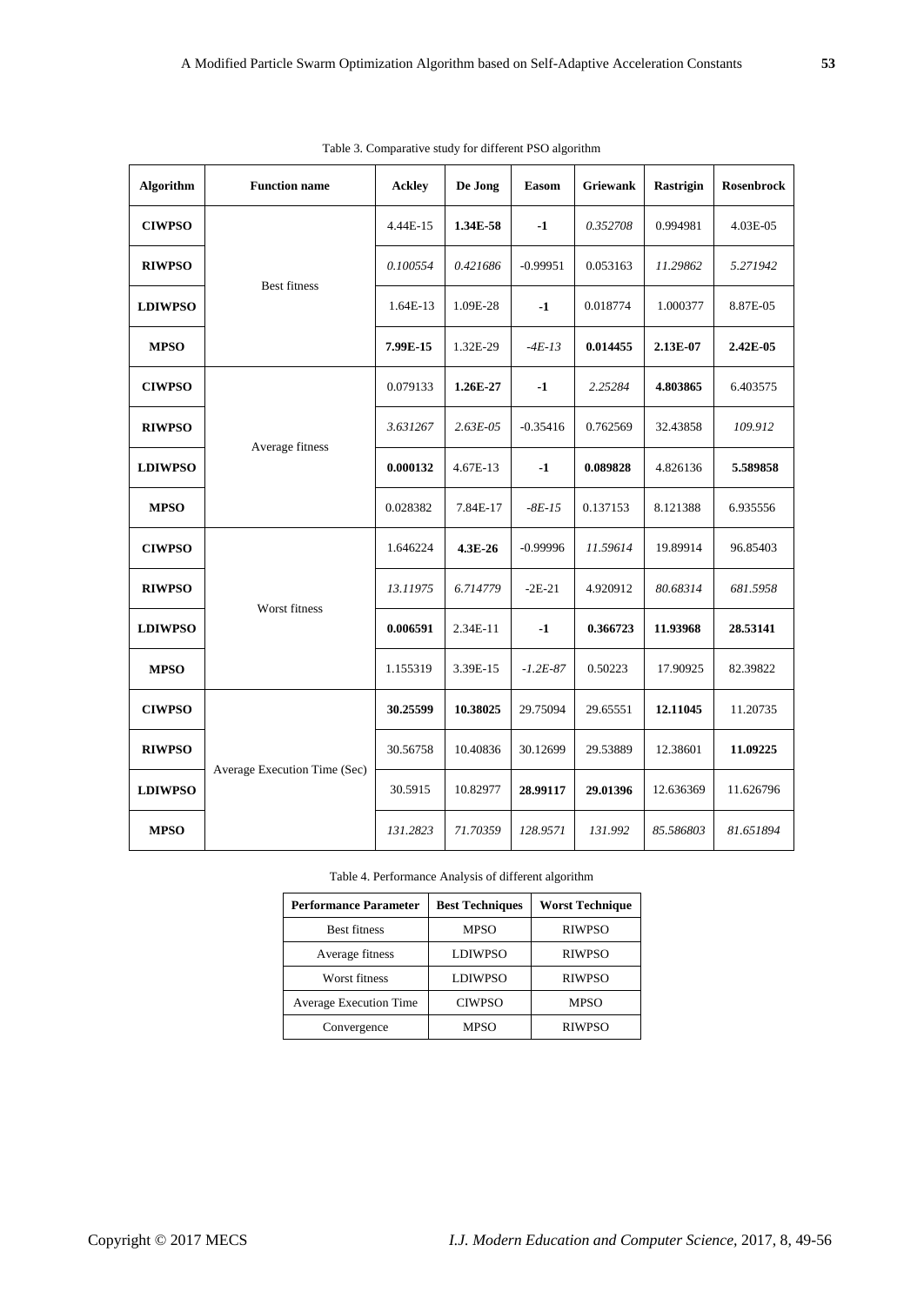

Fig.1. Convergence for Ackley function



Fig.2. Convergence for De Jong function



Fig.3. Convergence for Easom function



Fig.4. Convergence for Griewank function







Fig.6. Convergence for Rosenbrock function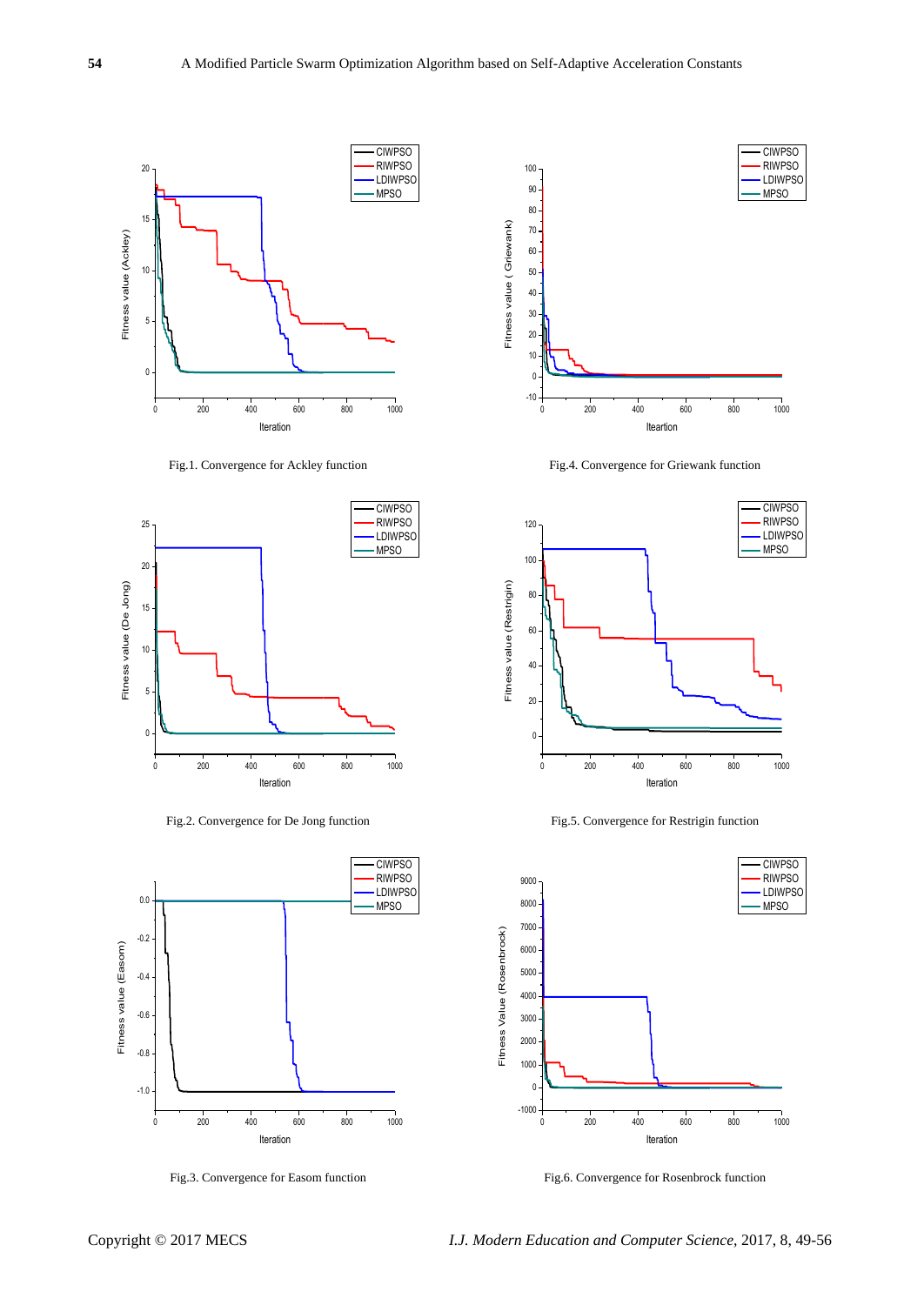#### V. CONCLUSION

Several state of art techniques for inertia weight variation of PSO are already developed to increase the efficiency of PSO. However, in this paper, a Modified Particle Swarm Optimization Algorithm based on selfadaptive acceleration constants is proposed for further improvement in the accuracy of PSO. Here, acceleration constants depend on the global best particle solution and current best particle solution and updated themselves during the course of iteration. The proposed method is tested against six different benchmark functions. The results are also compared with other three strategies i.e. CIWPSO, RIWPSO and LDIWPSO. It is found that MPSO is most suitable for function optimization with best fitness value and convergence. However, its execution time is slightly higher than others technique. In future, different strategies for updating acceleration constants may be employed for further improvement of the performance of PSO.

#### **REFERENCES**

- [1] J. Kennedy and R.C. Eberhart, "Particle swarm optimization," in *IEEE International Conference on Neuran Networks*, pp. 1942–1948, 1995.
- [2] A. Nickabadi, M. M. Ebadzadeh, and R. Safabakhsh, "A novel particle swarm optimization algorithm with adaptive inertia weight," *Applied Soft Computing*, vol. 11(4), pp. 3658-3670, 2011.
- [3] M. A. Arasomwan and A. O. Adewumi, "On the Performance of Linear Decreasing Inertia Weight Particle Swarm Optimization for Global Optimization," *The Scientific World Journal*, vol. 2013, Article ID 860289, pp. 1-12, 2013.
- [4] Y. H. Shi and R.C. Eberhart, "A modified particle swarm optimizer," in *IEEE International Conference on Evolutionary Computation*, pp. 69–73. 1998.
- [5] R. C. Eberhart and Y. H. Shi, "Tracking and optimizing dynamic systems with particle swarms," in: *Congress on Evolutionary Computation*, 2001.
- [6] R. C. Eberhart and Y. H. Shi, "Comparing inertia weights and constriction factors in particle swarm optimization," in *IEEE Congress on Evolutionary Computation*, pp. 84– 88, 2000.
- [7] Y. H. Shi and R. C. Eberhart, "Experimental study of particle swarm optimization," in *SCI2000 Conference*, 2000.
- [8] J. Xin, G. Chen, and Y. Hai., "A Particle Swarm Optimizer with Multistage Linearly-Decreasing Inertia Weight," in *IEEE International Joint Conference on Computational Sciences and Optimization (CSO-2009)*, pp. 505–508, 2009.
- [9] A. Nikabadi and M. Ebadzadeh, "Particle swarm optimization algorithms with adaptive Inertia Weight: A survey of the state of the art and a Novel method," *IEEE journal of evolutionary computation*, 2008.
- [10] R. F. Malik, T. A. Rahman, S. Z. M. Hashim, and R. Ngah, "New Particle Swarm Optimizer with Sigmoid Increasing Inertia Weight," *International Journal of Computer Science and Security*, vol. 1(2), pp. 35-44, 2007.
- [11] Y. Feng, G. F. Teng, A. X. Wang, and Y.M. Yao., "Chaotic Inertia Weight in Particle Swarm Optimization,"

in *Second IEEE International Conference on Innovative Computing, Information and Control. ICICIC-07*, pp. 475-475, 2007.

- [12] K. Kentzoglanakis and M. Poole., "Particle swarm optimization with an oscillating Inertia Weight," in *11th Annual conference on Genetic and evolutionary computation*, pp 1749–1750, 2009.
- [13] M. S. Arumugam and M. V. C. Rao, "On the performance" of the particle swarm optimization algorithm with various Inertia Weight variants for computing optimal control of a class of hybrid systems," *Discrete Dynamics in Nature and Society*, vol. 2006, Article ID 79295, pp. 1-17, 2006.
- [14] W. Al-Hassan, M. B. Fayek, and S.I. Shaheen, "PSOSA: An optimized particle swarm technique for solving the urban planning problem," in *The IEEE International Conference on Computer Engineering and Systems*, pp 401–405, 2006.
- [15] H. R. Li and Y.L. Gao, "Particle Swarm Optimization Algorithm with Exponent Decreasing Inertia Weight and Stochastic Mutation," in *The IEEE Second International Conference on Information and Computing Science*, pp. 66–69, 2009.
- [16] G. Chen, X. Huang, J. Jia, and Z. Min, "Natural exponential Inertia Weight strategy in particle swarm optimization", in *The IEEE Sixth World Congress on Intelligent Control and Automation (WCICA-2006)*, pp. 3672–3675, 2006.
- [17] Y. Gao, X. An, and J. Liu., "A Particle Swarm Optimization Algorithm with Logarithm Decreasing Inertia Weight and Chaos Mutation", in *IEEE International Conference on Computational Intelligence and Security (CIS'08)*, pp. 61–65, 2008.
- [18] A. Chatterjee and P. Siarry, "Nonlinear inertia weight variation for dynamic adaption in particle swarm optimization," *Computer and Operations Research*, vol. 33 pp. 859–871, 2006.
- [19] A. Khan, S. Mandal, R. K. Pal, and G. Saha, "Construction of Gene Regulatory Networks Using Recurrent Neural Networks and Swarm Intelligence," *Scientifica*, vol. 2016, Article ID 1060843, pp. 1-14, 2016.
- [20] N. C. Bansal, P. K. Singh, M. Saraswat, A. Verma, S. S. Jadon, and A. Abraham, "Inertia Weight strategies in Particle Swarm Optimization," in *Third World Congress on Nature and Biologically Inspired Computing (NaBIC'11)*, pp. 633-640, 2011.
- [21] S. Mirjalili, S.M. Mirjalili, and A.Lewis, "Grey wolf optimizer," *Advances in Engineering Software*, vol. 69, pp.46-61, 2014.
- [22] M. Dorigo, M. Birattari, and T. Stutzle,. Ant colony optimization. IEEE computational intelligence magazine, 1(4), pp.28-39. 2006.
- [23] D. Karaboga, B. Gorkemli, , C. Ozturk, and N. Karaboga, "A comprehensive survey: artificial bee colony (ABC) algorithm and applications," *Artificial Intelligence Review*, vol. 42(1), pp.21-57, 2014.
- [24] X. S. Yang, "A new metaheuristic bat-inspired algorithm," *Nature inspired cooperative strategies for optimization (NICSO 2010*), pp. 65-74, 2010.
- [25] X. Yingwei, "Research on SVG DC-Side Voltage Control Based-on PSO Algorithm," *International Journal of Information Technology and Computer Science*, vol. 8(10), pp.29-38, 2016. DOI: 10.5815/ijitcs.2016.10.04
- [26] F. S. Milani and A. H. Navin, "Multi-Objective Task Scheduling in the Cloud Computing based on the Patrice Swarm Optimization," *International Journal of*